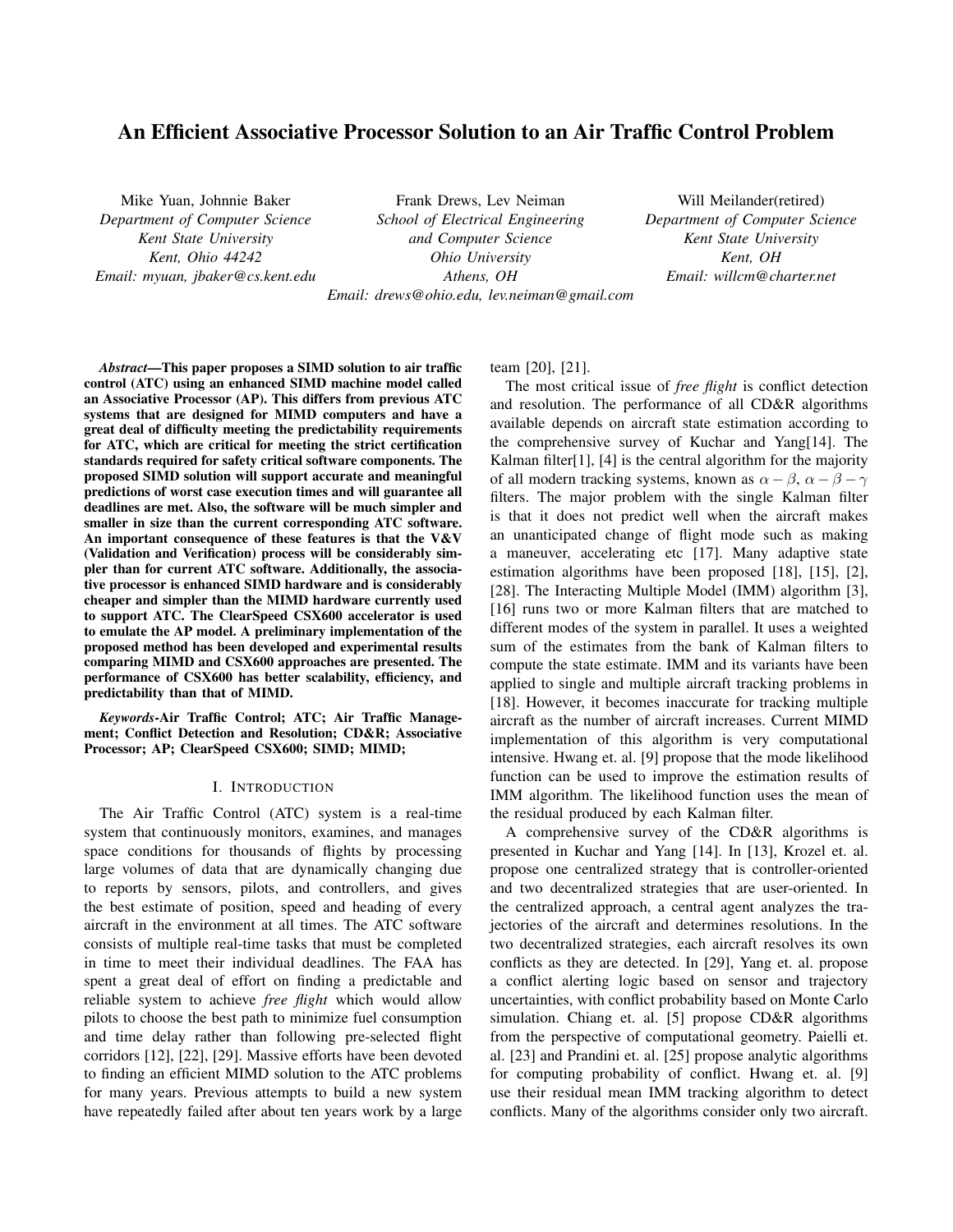For example, Krozel et. al. [13] show that neither their centralized nor decentralized CD&R algorithms can guarantee safety for multiple aircraft when the number of aircraft is growing. Furthermore, many algorithms propose optimization schemes that are not guaranteed to be completed within real-time deadlines. Due to the increasing number of FAA problems, FAA is inviting proposals for new and efficient CD&R proposal [32].

On the other hand, several papers [19], [20], [21], [30] have used an Associative Processor (AP) to manage ATC computation. The AP assumed an enhanced SIMD model which can execute several global operations in constant time, as will be explained in detail in Section III. The assumed maximum number of aircraft being tracked by one air traffic control center is 4000 IFR (instrument flight rules) aircraft and 10000 VFR (visual flight rules) aircraft, for a total of 14000 aircraft [19], [20]. This involves maintaining flight information for all flights in the region controlled by one air traffic control region plus all flights that are in the other regions that are adjacent to this region. There are 20 flight control centers in the lower (or contiguous) U.S. states plus one each for Hawaii and Alaska.

An AP for ATC will have sufficient parallel processor memory so that all the records for each aircraft can be stored permanently in the memory of a single processor, as the movement of very large sets of records is very time consuming. The memory size and speed for the parallel processors in a SIMD with upward tens of thousands of processors is typically small due to cost issues, thereby restricting the number of aircraft that each processor can manage. Also, if the maximum number of aircraft assigned to a single processor is large, this also severely impacts the AP's performance. For example, if a maximum of 100 aircraft are assigned to one processor, then the running time is increased by a factor of more than 100 over the running time achieved if each processor is assigned at most one aircraft.

A primary reason that an AP is ideal for the ATC problem is the speedup that it can achieve. If an AP has  $n$  processors, it can execute simultaneously  $n$  instances of the same tasks in essentially the same time that it requires to provide one instance of this task, which allows the AP to achieve nearoptimal speedup. Although, assigning multiple aircraft to each processor is certainly feasible, the assignment of at most one aircraft to each processor is ideal. This will allow the maximum number of different ATC tasks to be processed and meet the individual deadlines for each task.

A second reason that the AP is ideal for ATC is that it has already been shown that the AP can handle this problem  $[19]$ ,  $[20]$ ,  $[21]$ . In fact, the STARAN AP was designed by Kenneth Batcher and built by Goodyear Areospace explicitly for ATC. The ASPRO AP was a second generation STARAN and numerous units were purchased by the NAVY and used for the related problem of air defense systems. These APs were considered to be natural database machines and intended for dynamic database applications like ATC. The deterministic architecture of a SIMD supported extremely accurate worst case estimates of running time, allowing a static schedule to be used instead of dynamic scheduling. Data is moved deterministically by use of broadcast or interconnection network algorithms, so that it is always available when it is needed. The associative properties supported constant time execution of standard database activities [11]. As discussed in [20], [21], many time-consuming activities like dynamic scheduling, load balancing, shared resource management, assuring ACID properties for database transactions are either simple to handle or activities that are not needed for SIMD, due largely to its single instruction stream. That SIMD is a very different type of parallel machine is demonstrated by the fact that the proofs of most or all of the well-known NP-hard problems involving multiprocessors [6] do not apply to SIMDs and, in fact, software solutions or approximate solutions to these types of problems are not needed in solutions of other problems.

Since the number of aircraft continues to increase rapidly and there is a preference at FAA to consolidate similar activities to minimize aircraft handoffs when possible and to perform multiple backup computations for redundancy purposes (e.g., for nearby regions), it is realistic to expect that ATC could fully utilize an AP with  $100k$  or more PEs in the implementation of its current NextGen project.

In this paper, the ClearSpeed CSX600 is used to emulate the AP solution to the ATC problem. Our ATC algorithms use CSX600 SIMD features to process up to 96 instances of the same task synchronously. The architecture of our proposed AP is much smaller and simpler than previous and current ATC MIMD architectures. Our preliminary experimental results in Section V compare the performance and predictability of CSX600 implementation and two MIMD implementations of aircraft tracking algorithm.

This paper is organized as follows. Section II overviews CSX600 architecture and programming concepts. We discuss emulating the AP on the CSX600 in Section III. Section IV presents our approaches for key ATC tasks such as aircraft tracking, conflict detection and resolution etc. Section V presents experimental results. Conclusions and future work are presented in Section VI.

### II. OVERVIEW OF CLEARSPEED CSX600

The ClearSpeed accelerator board shown in Figure 1 is a PCI-X card equipped with two CSX600 coprocessors. The CSX600 board is a multi-core processor with two CSX600 coprocessors, each with 96 processing elements (PEs) connected in the form of a one-dimensional array. At present, we are only using one of the two coprocessors in order to obtain a more SIMD-like environment. This multi-core section is called a multi-threaded array processor (MTAP) core, and the architecture is shown in Figure 2. The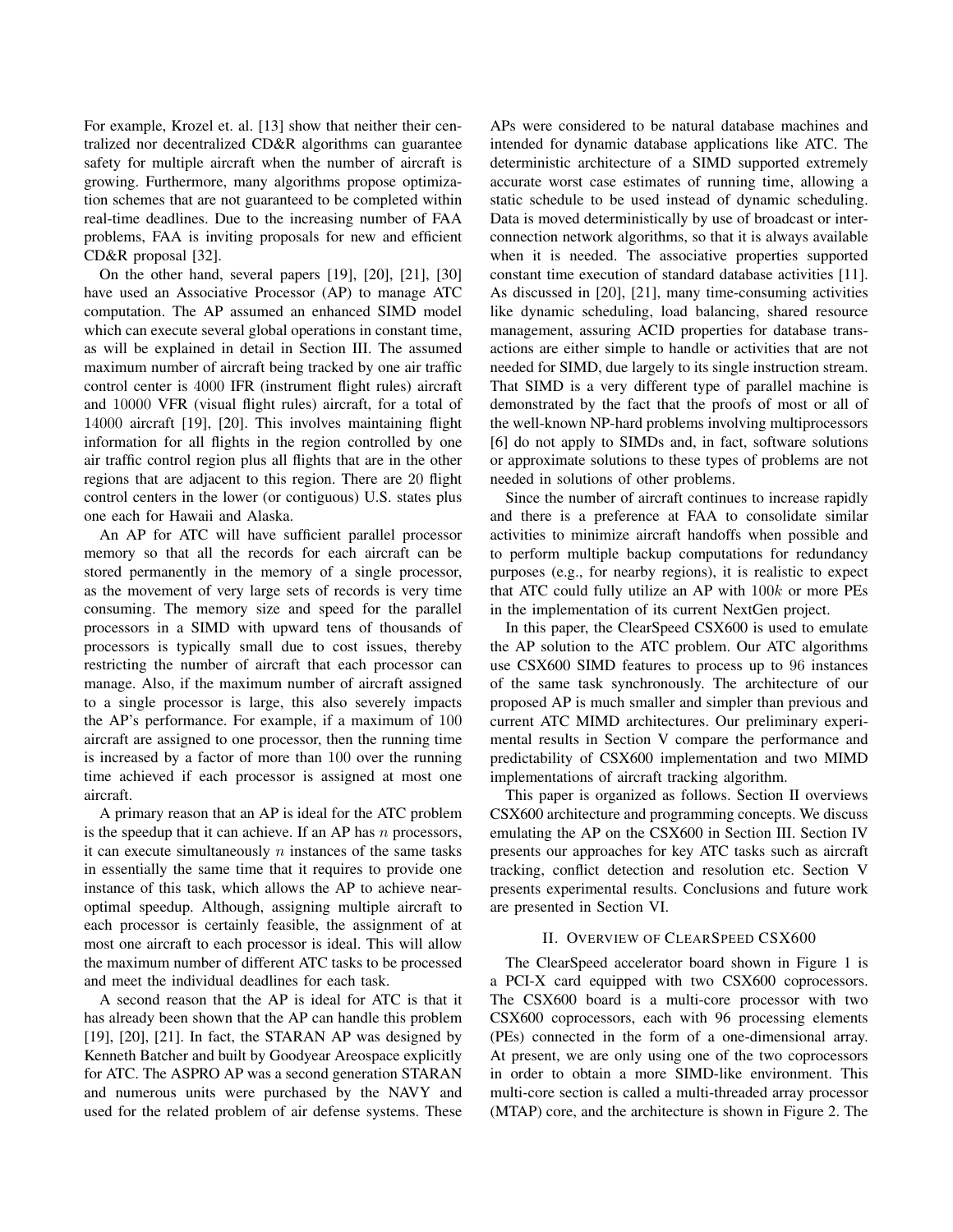

Figure 1: CSX600 accelerator board

| <b>Bus Port</b>            |          |                   |               |                 |  |
|----------------------------|----------|-------------------|---------------|-----------------|--|
|                            |          |                   |               |                 |  |
| Instruction<br>Cache       |          |                   | Data<br>Cache |                 |  |
| <b>Mono Execution Unit</b> |          |                   |               |                 |  |
| <b>Instruction Fetch</b>   |          | Branch<br>Control | <b>ALU</b>    |                 |  |
| Decode                     |          |                   | Reg File      | tostiDe<br>Port |  |
| <b>Issue</b>               |          |                   | Load/Store    |                 |  |
|                            |          |                   |               |                 |  |
| <b>Poly Execution Unit</b> |          |                   |               |                 |  |
|                            |          |                   |               |                 |  |
| <b>BEES</b>                | 대리 대표    |                   | <b>BEER</b>   |                 |  |
| Reg File<br>٥N             | Reg File | k»<br>۰           | Reg File      |                 |  |
| SRAM                       | SRAM     | m                 | SRAM          |                 |  |
| PIO                        | PIO      |                   | PIO           |                 |  |
|                            |          |                   |               |                 |  |
| <b>Bus Port</b>            |          |                   |               |                 |  |
|                            |          |                   |               |                 |  |

Figure 2: MTAP architecture of CSX600

programmer only has to provide a single instruction stream, and the instructions and data are dispatched to the execution units that have two parts: one is mono that functions as a control unit and processes non-parallel data, and the other is poly that has 96 PEs. At each step, all active PEs execute the same command synchronously on their individual data. Each PE has its own local memory of 6 Kbytes, a dual 64 bit FPU, its own ALU, integer MAC, registers and I/O. The PEs operate at a clock speed of 250 MHz. The aggregate bandwidth of all PEs is specified to be 96 Gbytes/s, which is for on-chip memory. Further information on the hardware architecture can be found in the documentation [33].

The ClearSpeed accelerator provides the C*<sup>n</sup>* language as the programming interface for the CSX600 processors. It is very similar to the standard C programming language. The main difference is that it introduces two types of variables, namely mono and poly variables. The mono variables are equivalent to common C variables and used by the control unit. The poly values have an instance on each PE and are processed by the PEs. Further information on the associated software can be found in the documentation [34], [35]. There are three library functions for data transfer on the ClearSpeed. The first one is from mono to poly *memcpym2p*, second one is from poly to mono *memcpyp2m*, and third one is to exchange data with adjacent PEs using the *swazzle* network, which is a ring network connecting all the processors together. More details of usages of library functions can be found in the documentation [35], [7].

# III. EMULATING THE AP ON THE CLEARSPEED CSX600

An Associative Processor (AP) [19] is a SIMD machine with additional hardware enhancements. A more complete

Table I: Timings of Associative Functions

| Associative functions | Timings in $C^n$ | Timings in assembly |  |  |
|-----------------------|------------------|---------------------|--|--|
| max                   | 5.257            | 3.654               |  |  |
| min                   | 5.257            | 3.654               |  |  |
| AND                   | 7.024            | NA                  |  |  |
| <b>OR</b>             | 7.364            | NA                  |  |  |
| associative search    | 29.2             | NA                  |  |  |
| any                   | 0.281            | NA                  |  |  |
| nany                  | 15.147           | 8.245               |  |  |
| get                   | 13.116           | 7.876               |  |  |
| next                  | 13.032           | 7.816               |  |  |
| broadcast             | 100              | NA                  |  |  |

and careful listing of the associative properties follows [11], [24]:

- *•* MAX and MIN: Global reduction operations of integers or real numbers that occur in each instance of the same record across all active PEs using maximum or minimum.
- *•* AND and OR: Global reduction operations of Boolean values in each instance of the same record across all active PEs using AND or OR.
- *•* Associative search: Finds all instances of the same record across all active PEs whose data values match the search pattern. The active PEs whose data value in the record matches the search pattern are called *responders*, and the active PEs whose data value in the record does not match the search pattern are called *nonresponders*.
- *•* Any-Responders: ANY is to determine if there is at least one *responder* after an associative search.
- *•* Pick-One: Selects one responding *responder* from the set of responding PEs. It is implemented by ClearSpeed using GET and NEXT operations.
- *•* Broadcast data or instructions from the control unit to PEs.

We have implemented these associative functions on the CSX600. To evaluate their running time, we store 10 records in each PE and perform each associative operation once for each of these 10 records. The timing results in microsecond (μsec or 10*−*<sup>6</sup> second) are shown in Table I. Although they are not constant time, they are very efficient, and additionally establish that we can efficiently emulate an AP using ClearSpeed CSX600.

# IV. ALGORITHMS FOR ATC TASKS

There are two basic components in our implementation, one is simulated radar reports in the host, and the other is tracks in PEs. Each radar report has its ID and 3D positions X, Y and H etc. Each track has its ID, current 3D positions and velocities, predicted 3D positions and velocities, and positions of correlated report, etc.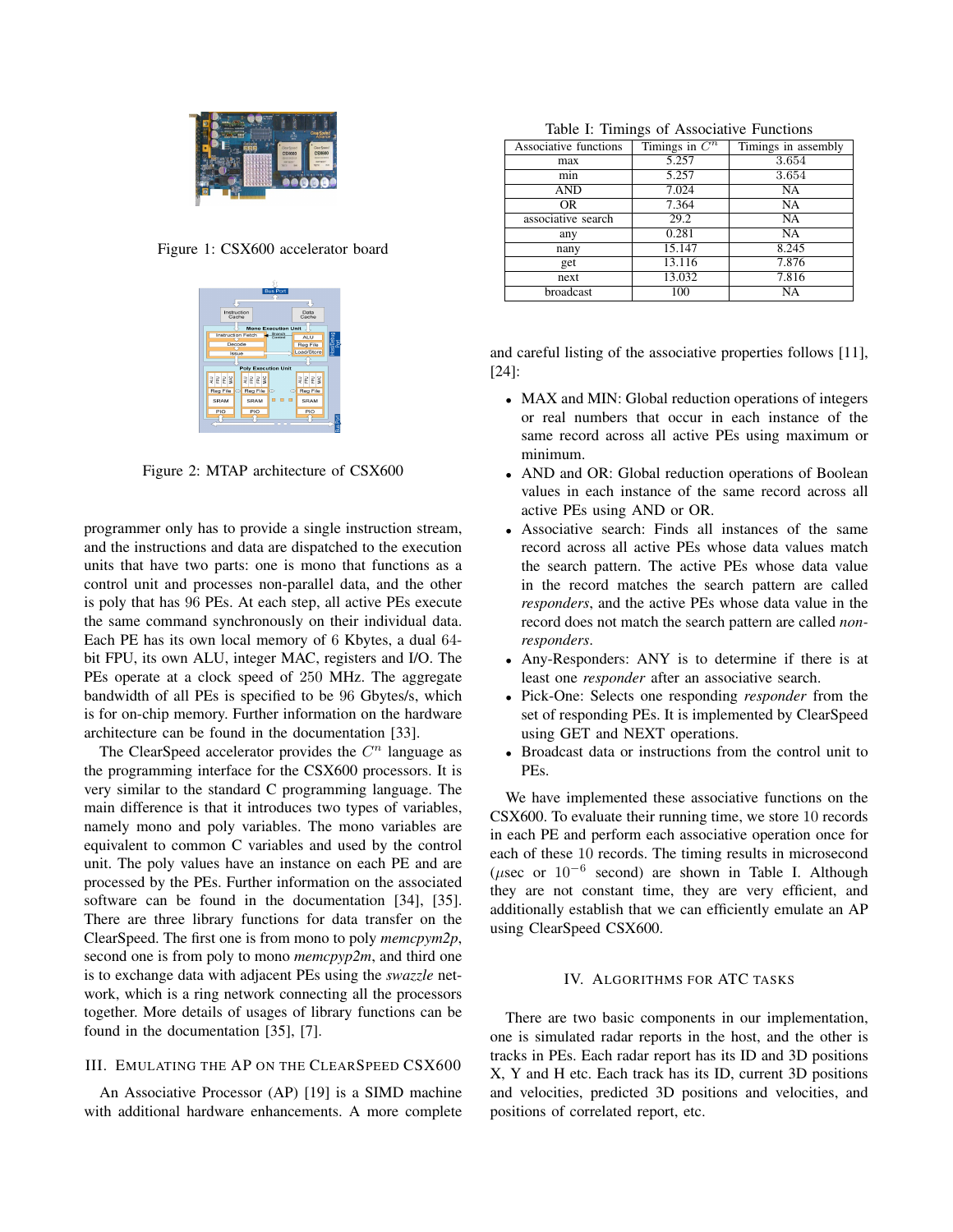## *A. Aircraft Tracking*

The aircraft tracking algorithm is shown in Algorithm 1. The input data are radar reports that are simulated in host and track records in PEs. If total time consumed is considered, this is easily the ATC task that consumes the most time, as it is performed much more frequently than the other tasks.

### **Algorithm 1** Algorithm for Aircraft Tracking

- 1: Radar reports are transferred from host to mono memory using  $CSAPI\_write\_mono\_memory$  function, then from mono to PEs using memcpym2p.
- 2: Boxes are created around each radar report and each track in each PE to accommodate report and track uncertainties.
- 3: Check intersection of each report box with every track box in each PE.
- 4: If there is an intersection, the radar report and the track are correlated. The match count of this report is incremented, which indicates that it correlates one track, and its ID and positions are entered into the correlated track's record.
- 5: All radar reports in each PE are transferred to next PE using the *swazzle* function, and steps 3 and 4 are repeated. If two tracks correlate to the same radar report, this report is discarded.
- 6: After 96 iterations, all reports have been compared with all tracks. A track that is not produced by noise might not correlate to any reports because the aircraft that it corresponds to is maneuvering.
- 7: Double the box sizes of tracks that have not correlated with any reports to increase their probability to intersect a report box and repeat steps 3 to 6 to compare them with uncorrelated reports.
- 8: Triple the original box sizes of tracks that have not correlated yet, and run the algorithm again.

### *B. Conflict Detection*

This paper considers a conflict to occur when two aircraft are predicted to be within a distance of three nautical miles in x and y and within 1000 feet in altitude. We assume that all aircraft to fly at the same altitude for simplicity. To assure timely evaluation we let the detection cycle be eight seconds, and we want to determine the possibility of a future conflict between any pairs of aircraft within a twenty minute "look ahead" period (i.e., 1200 seconds). The conflict detection algorithm is shown in Algorithm 2. The input data are the track records in PEs. We copy each *track*'s *ID*, 3D position  $X_t$ ,  $Y_t$  and  $H_t$ , and velocity  $V_{xt}$  and  $V_{yt}$ to the following variables, respectively, *ID*, X*c*, Y*c*, H*c*, V*xc* and V*yc*, to a poly structure *collision* in PEs. Initialize their  $time\_till$  which is the aircraft's earliest collision time with other aircraft to 1200.00.

## **Algorithm 2** Algorithm for Conflict Detection

- 1: For each *collision* and *track* record in each PE, first check whether their flight *IDs* are different and altitudes are within 1000 feet.
- 2: Project their positions into 20 minutes, add 1.5 to each x and y edge of the future position to provide a  $3.0$ minimum miss distance, which is shown in Figure 3.
- 3: Calculate the  $min\_x$ ,  $max\_x$ ,  $min\_y$  and  $max\_y$  for minimum and maximum intersection times in  $x$  and  $y$ dimensions, which are illustrated in equations 1, 2, 3 and 4.
- 4: Find the largest minimum time time min and smallest maximum time *time max* across the two dimensions using equations 5 and 6.
- 5: If  $time\_min$  is less than  $time\_max$ , there is a potential conflict between the aircraft whose ID is collision.ID and another aircraft whose ID is track.ID.
- 6: If time min is less than collision.time till,  $collision.time\_till$  is updated to  $time\_min$ .
- 7: All *collision* records in each PE are passed to next PE by *swazzle* function and steps 1 to 6 are repeated.
- 8: After 96 iterations, all *collisions* have been compared with all *tracks*. The time till of each *collision* is its soonest collision time with another *track*.



Figure 3: Conflict detection

The following formulas are used in Algorithm 2.

$$
min\_x = \frac{|collision.X_c - track.X_t| - 3}{|collision.X_{cc} - track.X_{tt}|} \tag{1}
$$

$$
max\_x = \frac{|collision.X_c - track.X_t| + 3}{|collision.Y_{xc} - track.Y_{xt}|} \tag{2}
$$

$$
min_y = \frac{|collision.Y_c - track.Y_t)| - 3}{|collision.Y_{yc} - track.Y_{yt}|} \tag{3}
$$

$$
max_y = \frac{|collision.Y_c - track.Y_t)| + 3}{|collision.Y_{yc} - track.Y_{yt}|} \tag{4}
$$

$$
time\_min = max\{min\_x, min\_y\} \tag{5}
$$

$$
time\_max = min\{max\_x, max\_y\} \tag{6}
$$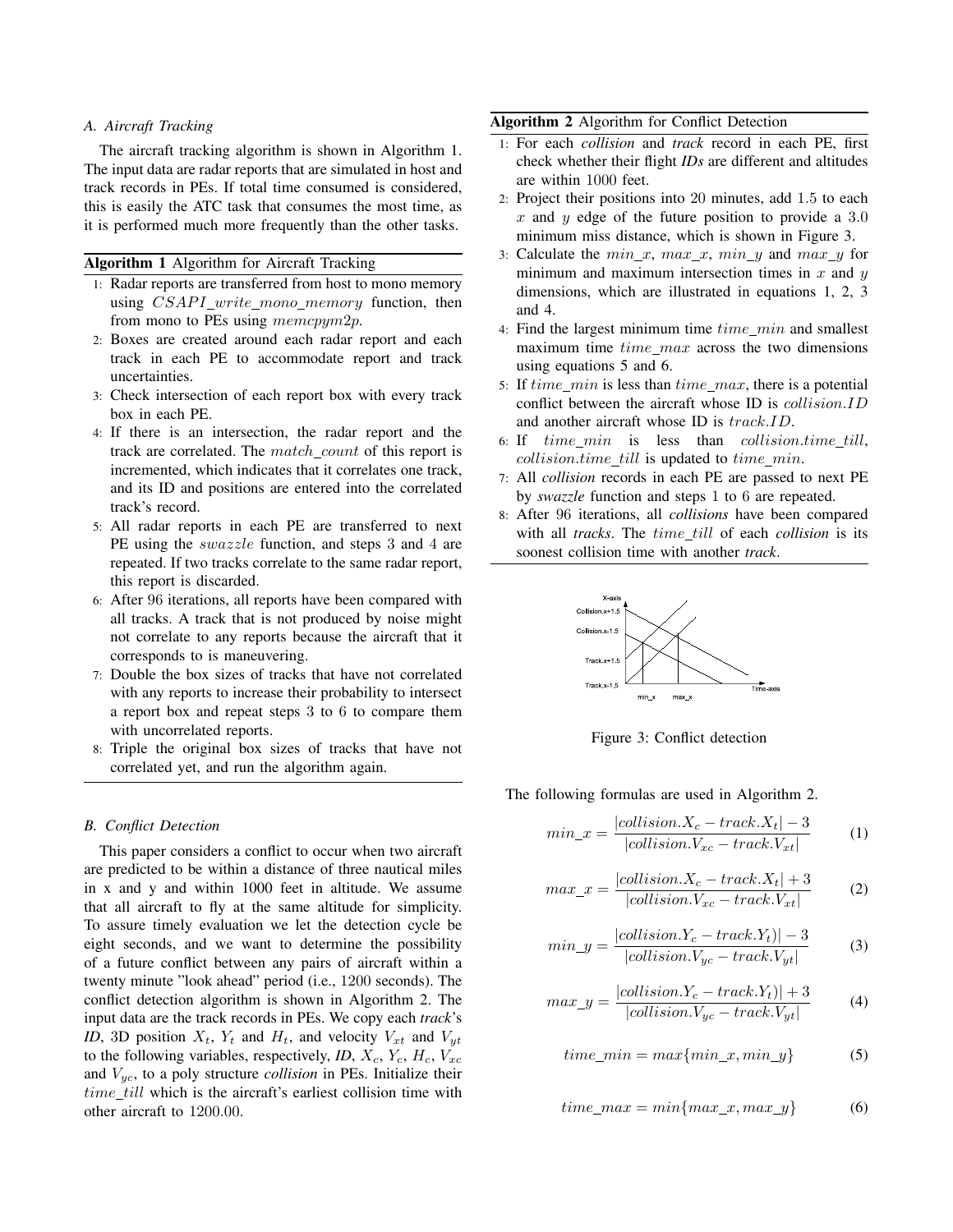## *C. Conflict Resolution*

The algorithm for conflict resolution is described in the Algorithm 3. The input data are the *tracks* and *collision* records in PEs. Each PE can have 1 to 17 *tracks* and *collision* records.

### *D. Further Discussion of ATC Algorithms*

Because there is only 6K memory in each PE in CSX600, it is impossible to store unlimited tracks in one PE. At most 17 tracks can be assigned to each PE in the current implementation, so a maximum of 1632 tracks are stored in the PEs. When we process more than 1632 tracks, we store them in mono and transfer 1632 tracks to PEs each iteration until all have been processed. For example, it takes ten iterations to process 16320 tracks. To our surprise, the data transfer between mono and PEs only takes very few cycles, while the comparison, addition, subtraction and multiplication etc operations take many more cycles. We assume that it is due to CSX600 architecture.

### V. EXPERIMENTAL RESULTS

This section describes the results of a set of preliminary experiments that were conducted to achieve three different goals. First, the experiments provide a proof-of-concept for the proposed ATC system implementation based on the ClearSpeed CSX600 hardware. Next, the performance and scalability of the proposed approach will be evaluated by performing a preliminary comparison between the ClearSpeed CSX600-based implementation of the tracking and correlation task, and two alternative implementations, namely a single-threaded version and a multi-threaded version running on a state-of-the-art multiprocessor/multicore server system featuring a total of 8 system cores. Finally, the experiments will provide some initial evidence for the claim that the proposed SIMD-based ATC system implementation exhibits a significantly larger degree of predictability than the MIMD-based solution.

#### *A. Experimental Setup*

Since we are creating a prototype solution, our implementations cannot manage the number of aircraft in a realworld situation. In order to have information about flights that we can control, we simulate the real-world situation by generating aircraft flights in a two dimensional airspace of 1024 by 1024 nautical miles. The initial positions and velocities of the aircraft are generated randomly and trajectories of aircraft consist of a constant velocity mode and a coordinated turn mode. Some radar noise is randomly generated. Since we control this process, we can generate different numbers of aircraft to test algorithms and test the limits on the number of aircraft that can be processed fast enough to meet deadlines. Unlike live flight data, when two aircraft are on a collision course, we can alter the flight path of one aircraft to eliminate this problem.

#### **Algorithm 3** Algorithm for Conflict Resolution

- 1: Find the minimum time till of all *collisions* records sequentially in each PE.
- 2: Find the minimum  $time\_till$  across PEs using associative operation  $cs\_reduce\_min$ .
- 3: Transfer the *collision* records from PEs to mono using associative operation  $memoryp2m$ .
- 4: Search for the ID of the aircraft that has minimum  $time\_till$  from the first aircraft to the end in mono sequentially because step 2 can only find the minimum time till but cannot record its ID. This is the best or trial aircraft that will make the heading change.
- 5: Calculate that aircraft's *velocity* and *angle* using its velocity in  $x$  and  $y$  dimension in the mono memory.
- 6: We have  $projected path[96]$  in mono, copy the best aircraft's ID and positions to all of the records of projectedpath[96], initialize all of their soonest collision time with other aircraft *time till* to 1200.00.
- 7: Each of the *projectedpath* $[i]$  represents a path where the best aircraft makes a different heading change from left to right 3 degrees to evaluate numerous different possible paths for the trial aircraft in parallel.
- 8: Transfer the *projectedpath* $[0], \cdots$ , *projectedpath* $[96]$ from mono to PEs each of which has one  $projected path[i]$  using ClearSpeed associative operation memcpym2p.
- 9: Each *projectedpath* is compared to all *collision* records in each PE: if their flight *IDs* are different (so that the trial aircraft will not compare to itself) and altitudes are within 1000 feet, calculate  $min\_x$ ,  $max\_x$ ,  $min\_y$  and  $max_y$  for minimum and maximum intersection times in  $x$  and  $y$  dimension using the same equations 1, 2, 3 and 4.
- 10: Use equations 5 and 6 to get *time min* and *time max*. If  $time\_min$  is less than  $time\_max$ , there is a potential conflict between the aircraft whose *ID* is the *collision ID* and this path.
- 11: Check whether  $time\_min$  is less than the  $time\_till$  of this projected path, if so, this projected path.time\_till is updated to time min.
- 12: The *projectedpath* records in each PE are then passed to the next PE using *swazzle* function to compare with *collision* records in the neighbor PE.
- 13: After 96 iterations, all *projectedpath* records have been compared to all *collision* records, i.e., all other aircraft.
- 14: Find the maximum  $time\_till$  using associative function cs\_reduce\_max because there is only one projectedpath.time\_till record in each PE.
- 15: Transfer *projectedpath* records from PEs to mono using associative function memcpyp2m.
- 16: Find which new path has the maximum time till. This path is the best scenario. Record the  $ID$  of it as  $minid$ .
- 17: Transfer all *track* records in each PE to mono using associative function memcpyp2m.
- 18: The track whose  $ID$  is  $minid$  is the best aircraft, change its  $x$  and  $y$  velocity to the best scenario path's velocity.
- 19: Display the resolution advisory and change the flight plan in the host.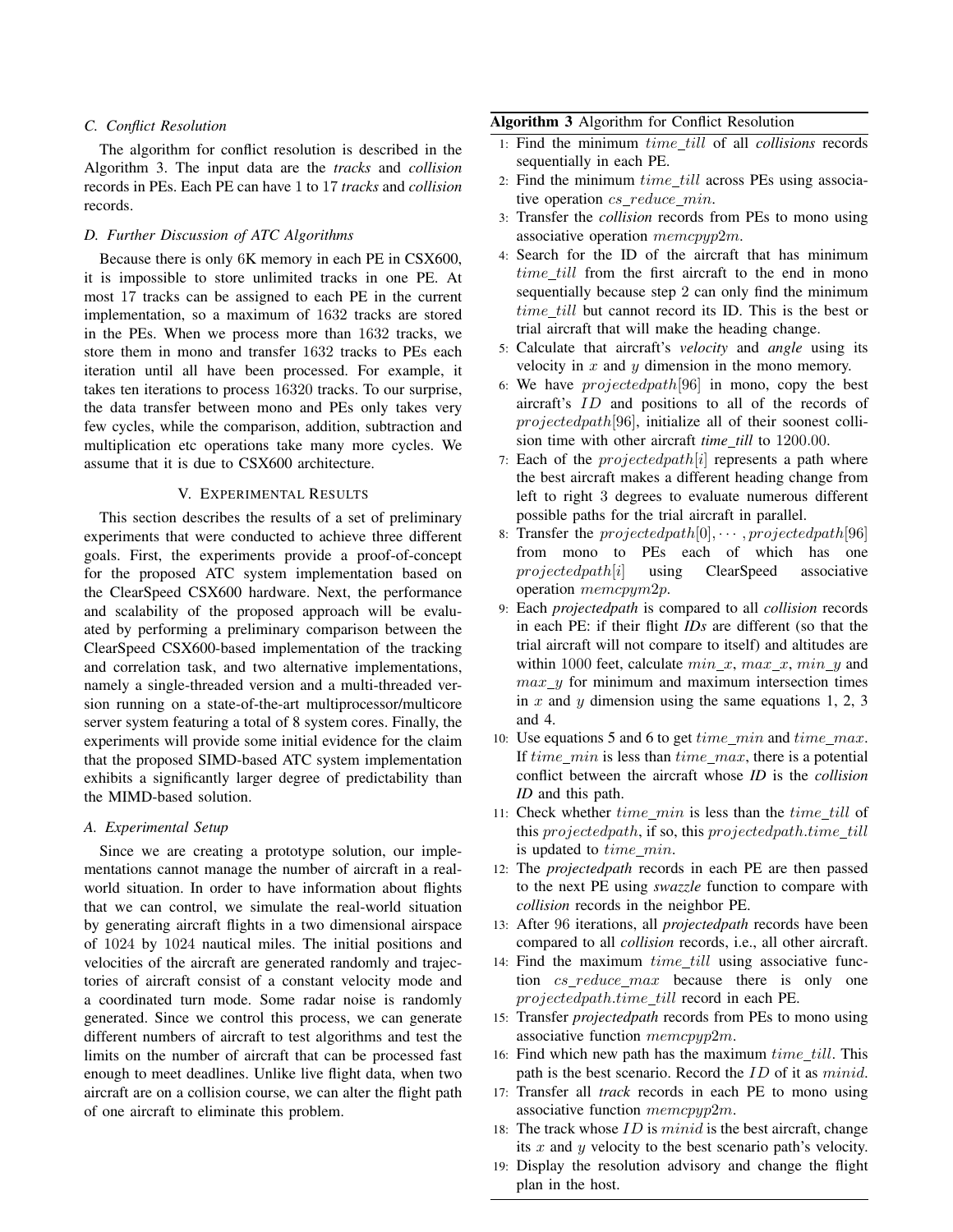The SIMD-based implementation is based on the Clear-Speed CSX600 board and implemented in the  $C<sup>n</sup>$  language as described in the previous section II. Note that only one of the two CSX600 chips, i.e., one MTAP with a total of 96 PEs, has been used for the experiments. The reason for this is that with the CSX600, the two chips cooperate as two separate SIMDs. The latest SDK CSX600 software makes it easier to have the two chips operate as a single SIMD, but is still not as good a simulation of SIMD as obtained by using only one single chip.

The alternative implementations were all executed on an Intel Dual Processor Xeon E5410 Quad Core 2.33 GHz system with 32 GB of main memory and 2x6Mb of L2 cache (for each CPU). The systems feature a total of 8 cores. The operating system environment consists of Ubuntu 64-bit Linux kernel release 2.6.22-14-generic. The implementation was done in C using the gcc compiler version 4.1.3. We used the compiler optimization flags '-mfpmath=387,sse msse3 -ffast-math -O3' to enable Intel's Streaming SIMD Extensions (SSE) for both the single-threaded as well as the multi-threaded version of the code. The single-threaded version is executed on a single core. The multi-threaded version is based on POSIX PThreads. It was carefully designed to minimize typical performance limiting effects such as *false sharing*, *cache-ping-pong*, and *high lock contention*. We specifically designed the multi-threaded code in such a way that locking was avoided whenever possible.

#### *B. Experiment Results*

First, we measure the timings in pure SIMD environment of CSX600. Our current implementation allows a maximum of 17 tracks per PE, i.e., 1632 tracks in total. The results are shown in Figure 4 and Figure 5: the horizontal axis represents the number of tracks and the vertical axis the execution time of the tasks in seconds. We assess the scalability of the tracking and CD&R algorithms by evaluating their running time over a wide range of number of tracks and plot the time each algorithm takes on a graph. We can see that the CSX approach can finish all the three tasks within deadlines even when the number of tracks is scaled up to 1500.

The sequential complexity of both algorithms illustrated in Figures 4 and 5 are  $O(n^2)$ , because each report box is evaluated with each track box. The CSX can execute 96 instances of a task in essentially the same time as it requires to execute 1 instance of this task. However, 96 is not a constant with respect to  $n = 1632$ , as  $log1632$  is about 10.7 and 1632 is roughly 96 raised to the 1.6 power. Since the sequential complexity of both algorithms is quadratic, the runtime of the CSX600 on both of these algorithms should be faster than quadratic but slower than linear. This faster performance of the CSX600 is particularly evident in Figure 6.

Second, the tracking and correlation was performed under all three approaches. In the following we will also refer



Figure 4: Timing of Tracking Algorithm



Figure 5: Timing for CD&R Algorithm

to the ClearSpeed-based ATC implementation as SIMD, to the single-threaded implementation as STI, and to the multi-threaded implementation as MTI. Each approach was executed for a varying number of planes, ranging from 4000 to 14000 in increments of 1000. For each approach, and for each number of planes in the given range, each approach was executed for 50 iterations. One iteration corresponds to one radar refresh cycle. Hence, a total of 50 sets of incoming radar reports had to be completed. We measured the execution time for each iteration. Note that since none of these approaches ever idles to wait for new incoming radar reports, the number of iterations divided by the total execution time represents the highest-possible radar update rate that can be sustained by each approach.

Figure 6 shows the maximum value of the execution times for each of the experiments and for each of the three approaches. From these results we can see that STI always takes the most time and increases the quickest. MTI takes a little less time than SIMD from 4000 to 7000 aircraft, their time is similar between 7000 and 8000 aircraft, and from 8000 aircraft and on, MTI takes more time and increases quicker than SIMD. In addition, the performance results on the CSX600 portrays a linear time per aircraft shown in Figure 6 because as mentioned in Section IV-D, 1632 tracks are processed each time, so it takes nine iterations to process 14688 tracks as our worst case, and the data transfer takes very short time while computation takes most of the time.

While the results in Figure 6 demonstrate the performance benefits of SIMD, Figure 7 focuses on the predictability of the execution times, which is an important factor in guaranteeing that all the ATC processing can be performed within the specified time bounds. The result in Figure 7 measure the *Coefficient of Variation* (COV), which is a common normalized measure of dispersion, and is defined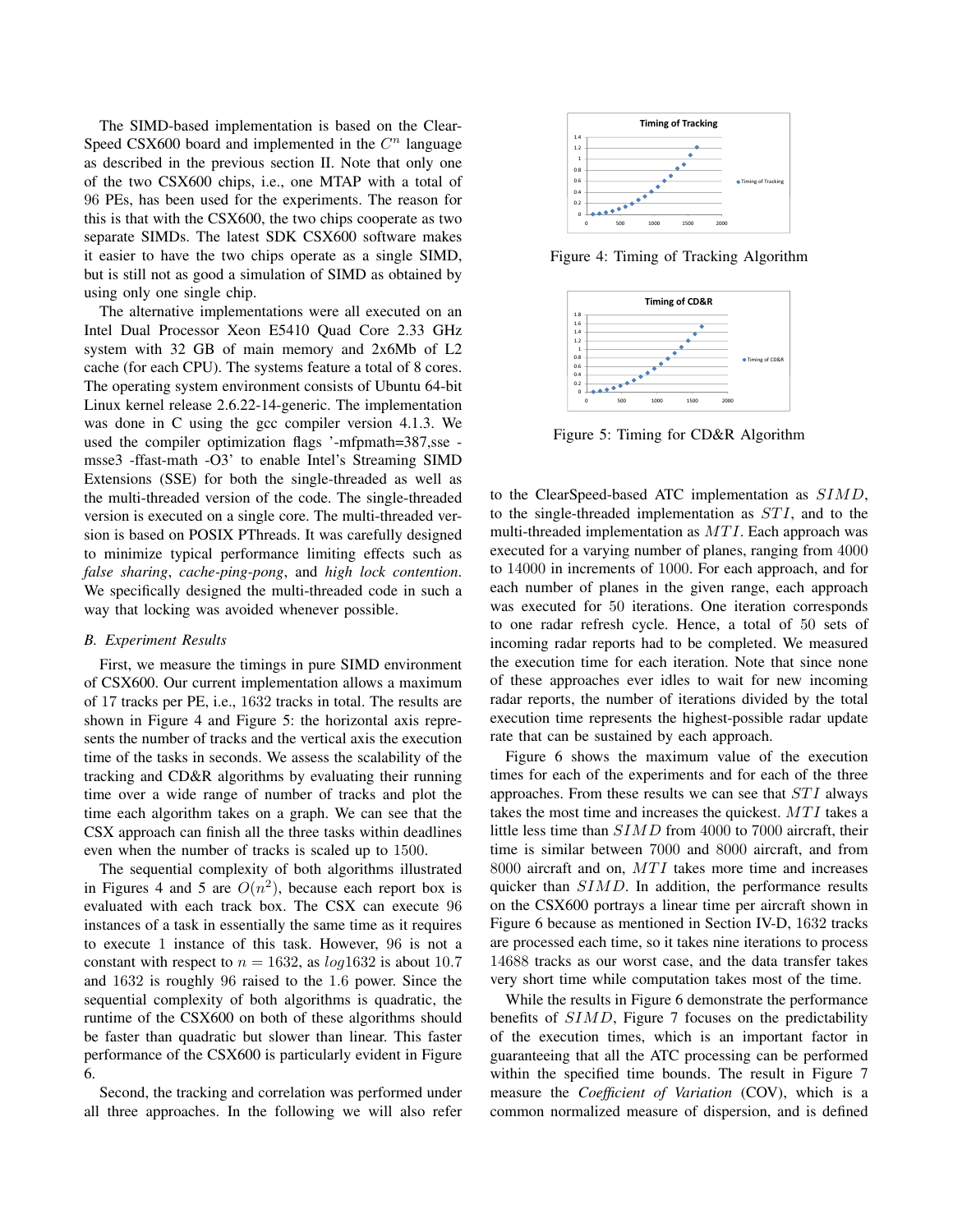

Figure 6: Performance of STI, MTI, and SIMD



Figure 7: Predictability of Execution Times for STI, MTI, and SIMD

as the ratio of the standard deviation to the mean. Unlike the standard deviation, the COV is dimensionless. Note that the  $y$ -axis in Figure 7 uses a logarithmic scale. The results clearly show that the COV values for SIMD are several orders of magnitude below the ones for STI and MTI. We attribute the fluctuations in the execution times of both STI and MTI to both operating system and hardware interference.

## VI. CONCLUSIONS AND FUTURE WORK

In this paper, we propose an efficient and scalable solution for Air Traffic Control problems using the associative processor system that is emulated on the ClearSpeed CSX600 system. The contributions of this paper are summarized as follows. First, the AP system proposed can not only estimate aircraft states, detect conflicts, and resolve conflicts accurately, but also process large numbers of aircraft within deadlines. Because the emulation tool CSX600 can only process maximum 1500 aircraft within deadline in Section V-B and our current prototype involves only three ATC tasks, an ideal AP system would have to be a lot larger than the CSX600. As discussed earlier, the ideal AP should have at least 14000 processors in order to provide reasonable flexibility in the number of distinct ATC tasks executed and to meet all worst case execution deadlines for each of these tasks. Since all PEs would be assigned at most one aircraft, this system should provide roughly a linear speedup over sequential performance. Moreover, the worst case running time

for the proposed AP system could be accurately predicted. In contrast, the MIMD-based systems are evaluated only on average running time and have highly unpredictable worst case running times. These two contributions can provide major help in meeting the goals of FAA's NextGen Plan: fly more aircraft, more safely, more precisely, more efficiently and use less fuel [31]. Third, the software used by AP will be substantially simpler and smaller in size than the current corresponding ATC software. Fourth, the V&V (Validation and Verification) process is simpler than that for current ATC software. Fifth, the hardware architecture of AP is simpler than the current ATC MIMD hardware. Moreover, considering the AP's advantages of simple programming style and simple hardware implementations, it obviously deserves more attention and utilization if we want to obtain satisfactory solutions to numerous critical real-time problems with hard deadlines including ATC.

In the future, we will complete implementing additional algorithms for the basic ATC tasks on ClearSpeed and compare this system's performance with the performance of MIMD systems of similar power, as in Section V. A possibly important extension to our current research would be to consider a GPU implementation using CUDA. Nvidia has many SIMD PE groups on its chips. The Nvidia technology including the latest FERMI chip has a lot in common with the MTAP approach of ClearSpeed, and implementing the CSX600 ATC algorithms on this architecture may provide another useful platform to use in this project.

#### ACKNOWLEDGMENTS

We wish to thank anonymous reviewers for their valuable comments, which were very useful in the production of the final version of this paper.

#### **REFERENCES**

- [1] Y. Bar-Shalom and T.E. Fortmann, *Tracking and Data Association*. Academic Press, 1988.
- [2] Y. Bar-Shalom and X.R. Li, *Estimation and Tracking: Principles, Techniques and Software*. Artech House, Boston, 1993.
- [3] H. Blom and Y. Bar-Sharlom, The interacting multiple model algorithm for systems with markovian switching coefficients. *IEEE Transactions on Automatic Control*, 33(8):780-783, August 1988.
- [4] H.A.P. Blom, R.A. Hogendoorn, and B.A. van Doorn, Design of a multisensor tracking system for advanced air traffic control. In Y. Bar-Shalom, editor, *Multitarget-Multisensor Tracking: Application and Advances*, volume 2, pages 31-63, Artech House, 1990.
- [5] Y-J. Chiang, J. T. Klosowski, C. Lee and J. S. B. Mitchell, Geometric Algorithms for Conflict Detection/Resolution in Air Traffic Management, *36th IEEE Conference on Decision and Control*, pages 1835-1840, San Diego, CA, December 1997.